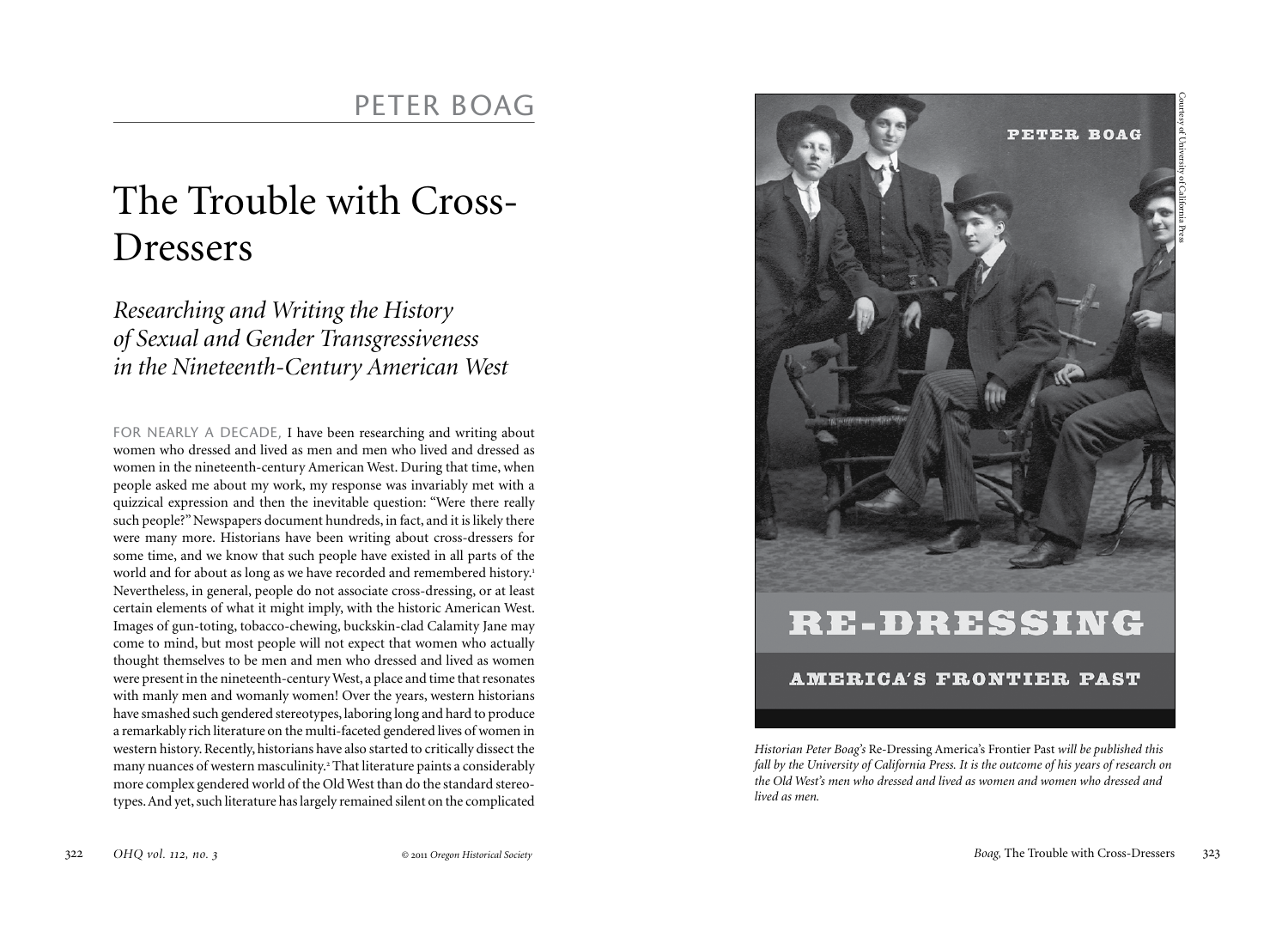

*Flora Quick, a native of the Ozark Mountains, became Tom King and terrorized Oklahoma Territory's South Canadian River region for years. Apparently addicted to all sorts of crimes, she was best known as a horse thief. She turned to male clothing for disguise; it often helped her elude authorities. Quick was a western cross-dresser whose life newspapers sensationalized and, whether true or not, heterosexualized by linking her with a male lover who also turned desperado.* 

gender identities that cross-dressing might expose.

In October of this year, the Uni versity of California Press will release my book *Re-Dressing America's Frontier Past*. It is a history of crossdressing, broadly conceived, from roughly the time of the California Gold Rush to just after the last of the western (continental) territories became states. It explores the lives of people who cross-dressed and did so for multiple reasons — some to com mit or escape detection for crimes; some, notably women, to more easily and safely travel through the region; some for matters related to gaining employment; and some because they identified themselves as people of the other sex. I encountered a variety of troubles in producing this book: deciding on appropriate terminol ogy for the diversity of cross-dressers I uncovered, turning up records about such people, and conceiving my project in what amounts to a historiographical vacuum on the topic for the American West. These various issues, moreover, impinged on each other.

A central argument of my book is that many nineteenth-century west ern Americans who cross-dressed did so to express their transgender identity. *Transgender* is a term coined only during the last quarter of the twentieth century. It refers to people who identify with the gender (female

or male) "opposite" of what society would typically assign to their bodies. I place "opposite" in quotation marks because the notion that female and male are somehow diametric to each other is a historical creation; scholars

have shown, for example, that in the not-too-distant past, people in western civilization understood that there was only one sex and that male and female simply occupied different gradations on a single scale.<sup>3</sup> That at one time the 3 western world held to a one-sex or one-gender model, but later developed a two-sex or two-gender model, clearly shows that social conceptualization of gender, sex, and even sexuality changes over time. This reveals a problem that confronts historians: it is anachronistic to impose our present-day terms and concepts for and about gender and sexuality — such as *transgender* onto the past.

In *Re-Dressing America's Frontier Past*, I therefore strove to avoid the term *transgender* as much as possible. It is central to my study, however, to show that people in the nineteenth century had their own concepts and expres sions for gender fluidity. By the end of the nineteenth century, for example, sexologists (medical doctors and scientists who study sex) had created the terms "sex invert" and "sexual inversion" to refer to people whose sexual desires and gender presentations (that is, the way they walked and talked, the clothing they wanted to wear, and so forth) did not, according to social views, conform to what their physiological sex should "naturally" dictate. Sexologists and much of the public accepted that, for example, the sexual desire for a female, the longing to wear pants, and a certain manly swagger in the walk were all feelings and traits that sprang forth from the male body. If a man had sexual desires for another man — a feminine trait — he also (it was supposed) wished to dress in women's clothing and had other feminine characteristics. The German jurist and sex reformer Karl Heinrich Ulrichs (1825–1895), whose writings influenced sexologists of his day, described such people as males born with female souls. 4

Late-nineteenth-century sexologists applied "sexual inversion" broadly to people who, as the years passed, later became identified distinctly and separately as transgender, transsexual, transvestite, and homosexual. The word *transsexual* emerged during the 19 0s and 19 0s, as developments in 4 5 medical technology allowed individuals who felt they had the wrong body to surgically change those bodies to comport with their feelings. Although transsexual overlaps with transgender, transgender is somewhat more comprehensive in scope; it includes people who may feel themselves to have a gender "opposite" of what their bodies might indicate but who are unable, or simply do not want, to change their bodies. Transgender people might also identify as neither female nor male. *Transvestite* typically refers to someone who, for reasons unrelated to gender and sexual identity, gains emotional sustenance by dressing as the "opposite" sex; the concept began to emerge in the scientific literature during the first few years of the twentieth century, but it took many years to catch on. The word *homosexual* appeared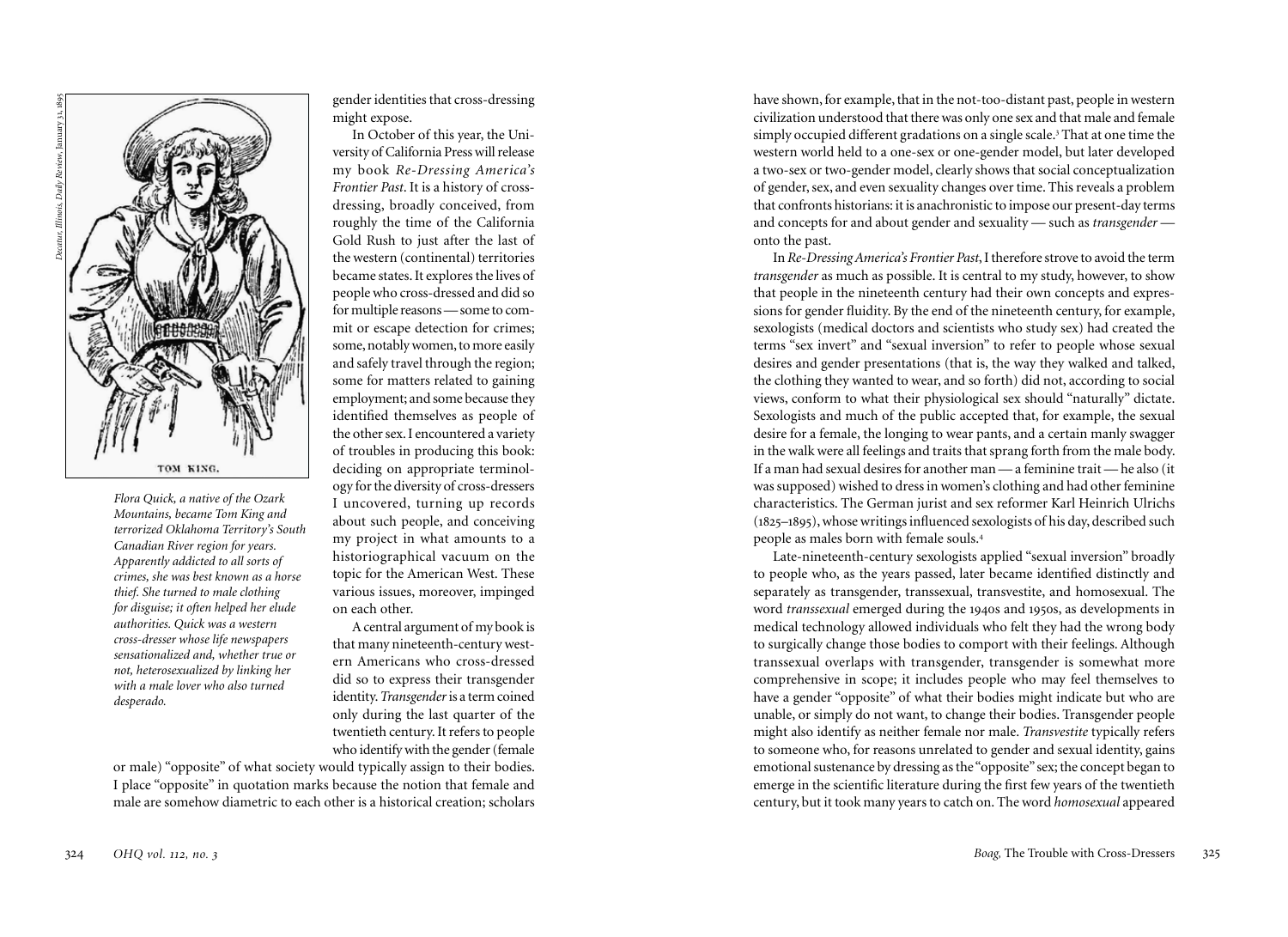

*Born Elvira Virginia Mugarietta in San Francisco in 1869, Jack Garland (who the press sometimes affectionately called Babe Bean) lived in the Bay Area until his death in 1936. Because it was a crime at that place and time to intentionally disguise one's sex with clothing of the "opposite" sex, while wearing men's garb, Garland freely admitted he was a woman, claiming therefore that he was not trying to hide his true physiological identity. Authorities pretty much left him alone, though the press did not.* 

at the same time as did *sex invert*; through at least the first quarter of the twentieth century, the two terms were used interchangeably. Slowly, during the early twentieth century, *homosexual* came to relate specifically to sexual desire rather than, like *sex invert*, to gender presentation and identity. *Homosexual* came to mean that a woman, for example, who had sexual desires for another woman did not necessarily also have other "manly" traits; rather, she could be a fully "feminine" woman in the eyes of society.

The late-nineteenth-century sci ence concept of sex invert percolated down to broader society. Consider the case of Eugene de Forest in Los Angeles. By all reports, de Forest had the body of a woman, but he consid ered himself to be a man, dressing and living as one. Authorities arrested him in 191 5 for attempting, a second time, to marry a woman. Newspapers got hold of the story and openly specu lated on de Forest's "queer condition" and asked if "she" might actually be "a woman with the soul of a man." 5 More popular terms for sexual inver sion, such as *queer*, likewise dispersed through the late-nineteenth-century American West. In late-1870s Tus-.<br>با carora, Nevada, Marancy Pollard

brought a divorce suit against her husband Sam a few months after their marriage and when she discovered his female anatomy. Journalists reeling from the sensation dubbed Sam a "man-woman" and sometimes called him the "What-is-it"; both terms appear elsewhere in the West into the early twentieth century. "What-is-it" captures a certain social questioning as to whether the two recognized genders and sexes might coexist in an individual, and "man-woman" suggests that people during the latter nineteenth century

believed such coexistence was possible. Likewise does the amalgamated name "Samrah," which papers even more derisively employed for Sam Pol lard when they learned that his given name was Sarah. This clearly shows, 6 moreover, that everyday people did not merely receive ideas about sexuality and gender from sexologists. Rather, they had their own views and opinions on these matters. These sometimes challenged, sometimes reinforced, and sometimes altered scientific understandings.

In *Re-Dressing America's Frontier Past*, I explore the meaning, cogency, and usage of period terms such as *queer*, *sex invert*, *man-woman*, and *Whatis-it*. But as with *transgender*, although for different reasons, I avoided consistently applying those terms to the subjects of my book; even though they are accurate for the era, they have negative connotations. Many people who dressed as the "opposite" sex in the Old West, furthermore, did so for matters of expediency, safety, and employment and not because of identity; therefore referring to them as sex inverts, for example, is simply inaccurate. Instead, I chose the more neutral term *cross-dresser*. It is convenient for its capaciousness but useful only to a point. The term was not used in that exact iteration during the nineteenth century; sources more commonly referred, rather, to a woman who was "dressed in male attire" and a man who was "dressed in female attire." Too, cross-dressing implies that when one does dress and behave as a person of the "opposite" sex, that person is attempting to cross (at least in appearance, if not in identity) from one sex and gender to another. Still, it is clear that when one dresses as the sex with which one identifies — even when one has a body that, according to society's demands, indicates he or she should dress otherwise — this is an act that confirms who one is. One is hardly *crossing* in that instance.

This leads to another point: I often ran up against our language's defi ciencies when it comes to expressing gender complexity and uncertainty. English insists that we use pronouns, possessives, and objects that are decid edly gendered (she, her, he, him, and his). But what does one do when one is unsure of the gender of the person one is writing about, or when society clearly thinks one thing about someone's gender, but the subject in question thinks something entirely different about him/her/self? I tried to choose terms that conformed to what I reasoned the person I was writing about would have wanted. That is a highly suspect undertaking. Can we ever really know what people's feelings are, especially when we try to determine them based on old documents such as sensational newspaper accounts? As a result of questions such as this, I never became completely satisfied with a prose that depended on an inadequate language. Rather, I consigned myself to what all historians do at some point or another: taking a leap of faith and hoping the evidence is there to support one's landing.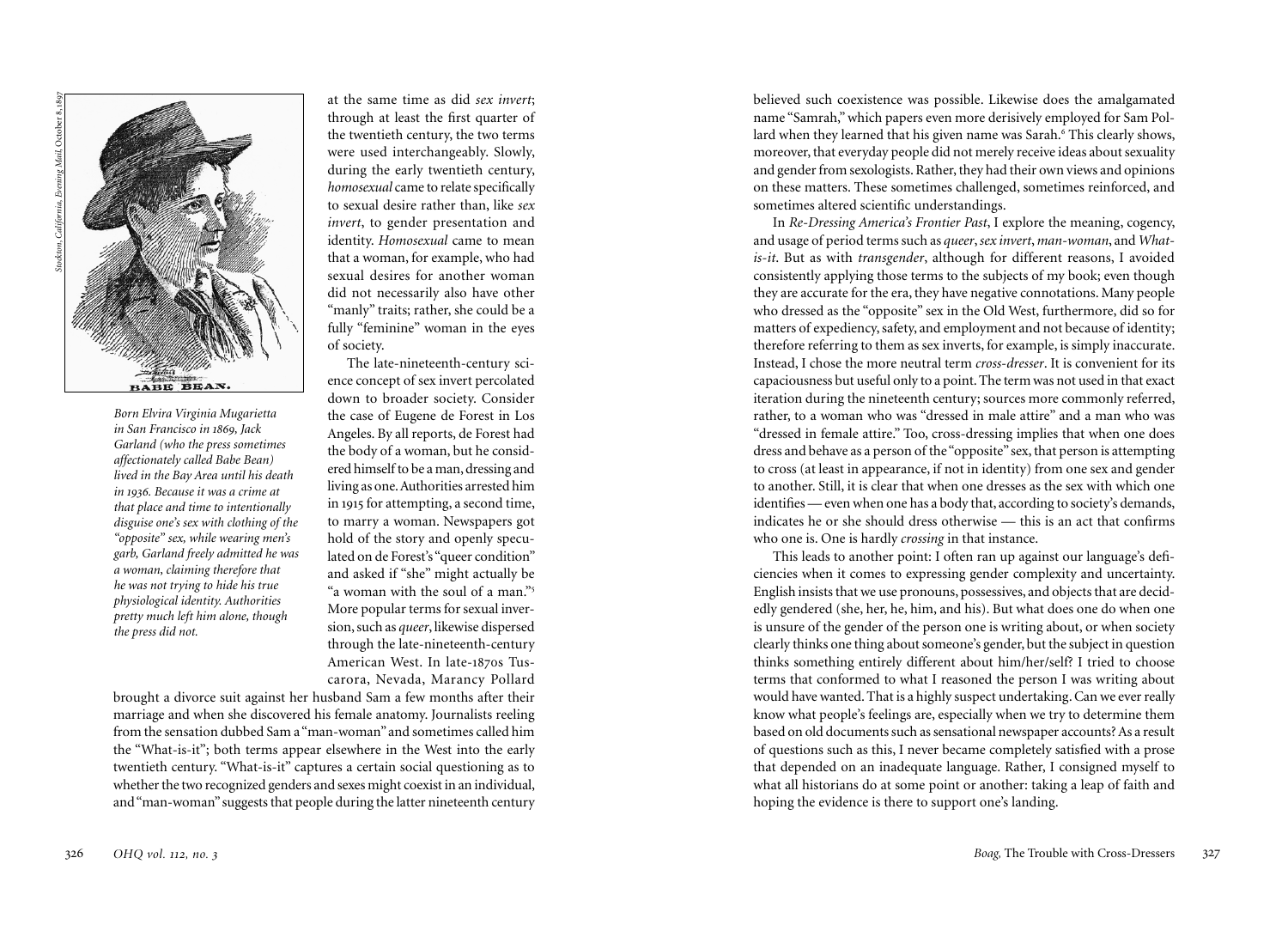Another problem that confronts historians of sexuality is that, in their collecting, most archives and public records repositories have for years ignored topics such as homosexuality and transgenderism for the simple fact that they were considered socially anathema. All historians confront collections that have been shaped by the social attitudes that existed at the time the collecting was done. Still, it seems historians of sexuality and gender are at a greater disadvantage, not only because people's intimate lives for so long were considered a topic irrelevant to history, but also because prejudice against "transgressive" sexuality and gender still persists, continuing to shape decisions about what should be saved and discarded. One of my favorite illustrations of the power of those choices comes from the experiences of independent scholar Allan Bérubé (1946–2007). In 1990, he published *Coming*  Out Under Fire: The History of Gay Men and Women in World War II.<sup>7</sup> This ; award-winning book was later turned into an award-winning documentary film, and the book became an important reason why in 1996 the John D. and Catherine T. MacArthur Foundation awarded Bérubé the prestigious MacArthur grant, which some have dubbed the "genius grant." *Coming Out Under Fire* may never have been written at all, however. It is largely based on hundreds of World War II letters between gay GIs that a friend of Bérubé's neighbor just happened to spy one day in a dumpster. He retrieved them and kept them stashed in a closet until the day Bérubé's neighbor learned of their existence.<sup>8</sup>

Thankfully, more and more research archivists today have started to collect material on the history of gender and sexuality, and even on homosexuality and transgenderism, and some institutions have developed archives since the 1970s that are devoted exclusively to these issues.<sup>9</sup> Still, these collections tend to pertain to the twentieth century, and especially the period since the 1950s, when the issues they document became especially relevant and when, regrettably, many older records had already been long lost. It is vital to note, however, that lurking within older archives and public-records repositories is material on homosexuality and transgenderism that inadvertently made its way into such institutions — hidden passages in an odd diary here, police logs and court records that refer to same-sex crimes there. Locating these sources often requires a great deal of patience and diligence, methods I employed working on my earlier book, *Same-Sex Affairs: Constructing and Controlling Homosexuality in the Pacific Northwest* (2003).<sup>10</sup>

That book focuses on the era from 1890 to 1930 and concerns the origins of a gay-male subculture in Portland and the Pacific Northwest as well as social and legal reactions to it. When researching, I spent exhausting weeks at the Portland city archives, for example, laboring page-by-page through cartons and cartons of city council documents, mayor's office correspondence, detective daybooks, and some fifty years of police blotters, looking for clues about homosexuality. The police arrest records occasionally named "sodomy" as the crime for which someone was apprehended. Occasionally, the word *sodomy* was crossed out and a lesser offense substituted, such as "lewd conduct," "vagrancy," or "indecent exposure." The police were not necessarily trying to cover up something considered particularly heinous, but rather, the evidence they had for the more seriously penalized crime of sodomy was perhaps not that strong. The records further suggested to me that I had better look seriously into all crimes listed as "vagrancy," "lewd conduct," and so forth, as they might reveal the types of material I was seeking. Portland authorities typically sent people arrested for those offenses to the Multnomah County Circuit Court for prosecution. Those records are accessible (I use the term generously) on scratchy microfilm at the Multnomah County Courthouse in downtown Portland, where I spent weeks searching through poorly organized indices, written in old handwriting and photographed in negative format. Those led me to other microfilm rolls of trial-related documents. After hours and hours of searching, many of the cases turned out to have nothing at all to do with what I had hoped to find.

In such materials, however, I eventually turned up significantly more relevant information than I was able to include in *Same-Sex Affairs*. And yet, those multitudinous materials allowed me to tell only a quite compromised part of the story I originally had hoped to narrate. They are public records after all, and because they deal with people who came before the law, they only reveal a very narrow slice of the social story. Due to social prejudices at the time, working-class, itinerant, and racial and ethnic minority men ended up in arrest records at far greater rates than white middle-class men. Also, because of the highly gendered nature of the public realm at the turn of the twentieth century, few women actually made it into the records I had at my disposal. Thus, I found distressingly little on female same-sex sexuality. But for women about whom information on sexual transgressiveness was forthcoming, many also dressed and lived as men. Because they caused considerable sensation, such women usually became the subject of news stories, materials also well-preserved and accessible on microfilm. Still, in the end, I ran across only a handful. This led me to the difficult decision to mostly leave women out of *Same-Sex Affairs*. The records available to me also yielded relatively little about some historic aspects of male homosexuality I had expected to find. Scholars already had shown that cross-dressing was an element of some early twentieth-century gay male subcultures, for example, but the records I came across in the Pacific Northwest revealed very few such individuals.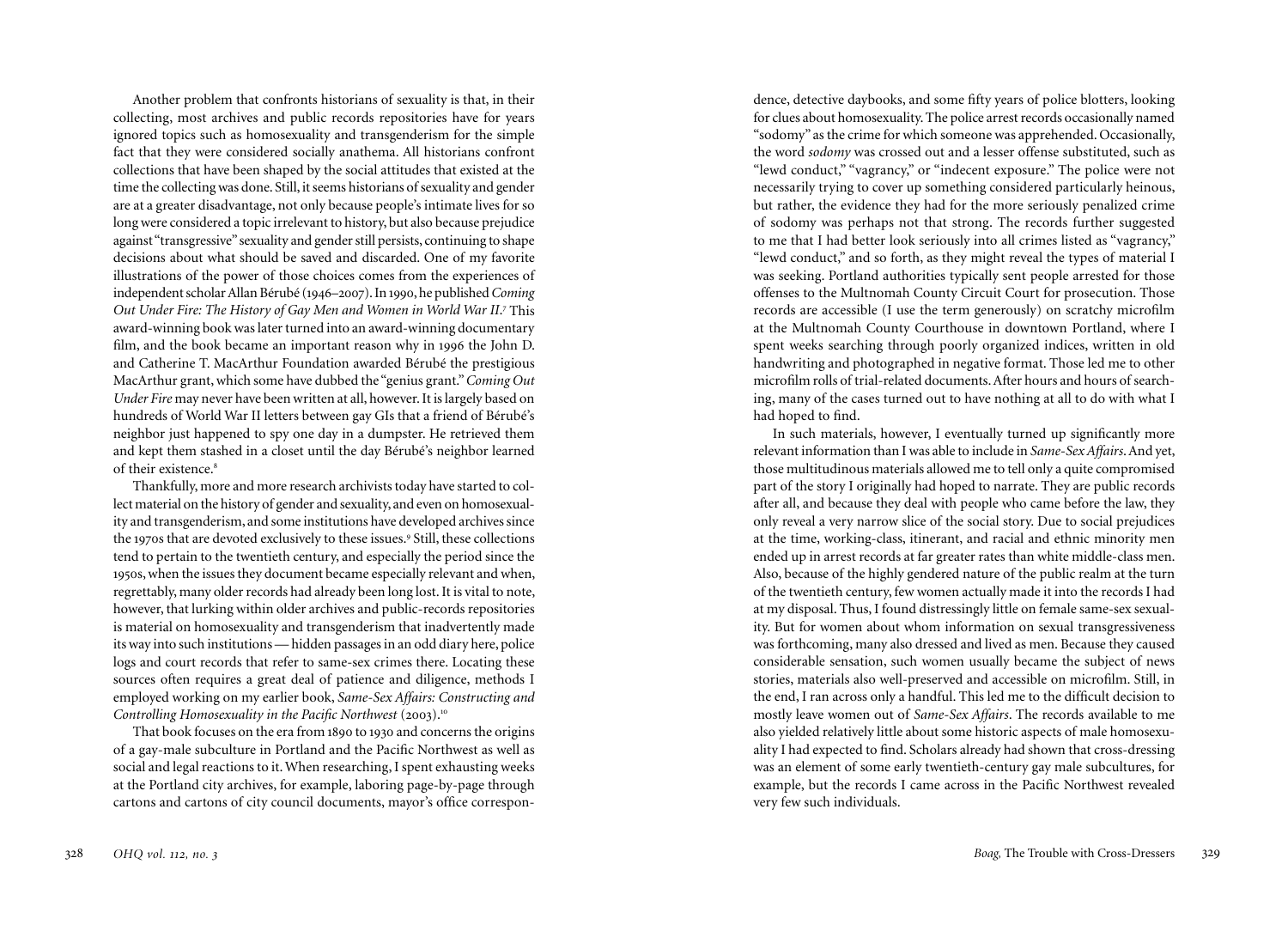I thought I would someday use the few documents about women crossdressing I had collected for an article on the subject. I did write such an article, but I also soon found that I was able to expand my documentary base, thanks to new technologies then becoming more widely available.<sup>11</sup> Those tools revolutionized my research and ultimately made possible the writing of *Re-Dressing America's Frontier Past*. The most notable technology is digitalization. In the "old" days, one could spend weeks, months, perhaps years diligently searching through a relatively short run of just one newspa per from one city. One might have been aided by newspaper indices, where available, which were typically produced by volunteers at a historical society, such as those who created the *Oregonian* index at the Oregon Historical Society. Unsurprisingly, such volunteers were quite careful about what they indexed, leaving aside matters of homosexuality. Too, they tended to index the major and thus "upstanding" newspapers such as the *Oregonian*, whereas many of the more revealing social stories were carried and explored in the working-class press — papers and tabloids that also stood less chance of being preserved by the people who organized and maintained collections at early historical societies. Today's digitalized newspaper databases have at least partially lifted the veil that well-meaning archival caretakers had placed over such documents. Through keyword searches, one can explore just about any topic in myriad newspapers from myriad places, covering decades or longer and within the matter of a few minutes.

My searches for cross-dressers yielded hundreds and hundreds from across the American West. Many, to my great surprise and even greater pleasure, were men who dressed and even lived as women in the Old West. Of course, digitalized newspapers have their limitations. A researcher has to do a great deal of detective work to figure out what terms to use in searches. Some databases are more responsive than others. Not all papers have been digitalized, and those that have tend to be the more mainstream press. And many digital databases, contrary to what they say about the best things in life, are not free. Moreover, in the case of my research, the question remains: Just how many cross-dressers never made it into newspapers because they, or rather their bodies, never saw the light of day? Cross-dressers revealed in the press, therefore, are cross-dressers of a certain type and thus perhaps not all that representative.

Because of that limitation, I also employed more traditional methods of historical research. At the Little Bighorn Battlefield in Montana, for example, I spent several days digging up details about Mrs. Nash, whose story had been partially told by Elizabeth Bacon Custer in her 188 5 memoir *Boots and Saddles, Or Life in Dakota with General Custer*. Nash was born in Mexico, found a position as a laundress in the Seventh Cavalry in 18 8, and remained 6 in its service for the next decade. Over those years, Nash married three times to enlisted men, all the while keeping secret (to the rest of the post, anyway) the nature of her male anatomy — until she died of appendicitis in late October 18 8 and her body was .<br>. prepared for burial. At the Little Bighorn, I studied some wellknown and not-so-well-known manuscripts relevant to Nash as well as Seventh Cavalry muster rolls, wherein I discovered Nash's first two husbands, men whose identities have somewhat eluded historians until now.

As you might imagine, when the mystery of Nash came to light in 18 8, it caused something of a .<br>. sensation. Newspapers across the country carried stories about the whole affair. The newspaper in Bismarck, Dakota Territory (the closest town to Fort Abraham Lincoln, where the Seventh Cav alry was stationed at the time of Nash's death) was not available to me digitally. I therefore obtained and searched it the old-fashioned way: interlibrary loan and micro -



*New York's National Police Gazette*, February 15, 1879

*Mrs. Nash worked as a laundress for the United States Seventh Cavalry, starting in 1868. Over the following decade, she married three times to enlisted men. Her first two husbands both reportedly stole her savings and deserted her and the army. Her third husband, however, remained with her for some time. On Nash's death in late October 1878, a fellow washwoman, who prepared the body for burial, discovered Nash's male anatomy. The story became national news, and many reporters began to use racist language after they learned of Nash's Mexican heritage.* 

film readers. To be sure, papers proved vitally important to telling Nash's and other cross-dressers' stories, but because I know that in the nineteenth century, those publications paid their bills through running, and even embellishing on, the most shocking accounts, I also had to explore other sorts of documents to gauge more accurately local community sentiment about cross-dressers as well as to better surmise what the cross-dressers thought about themselves. In Nash's case, the national press suggested that she was something of an outsider at Fort Lincoln, that other laundresses feared her, and that people had long suspected her gender to be other than what she presented. But old manuscripts that contain eyewitness accounts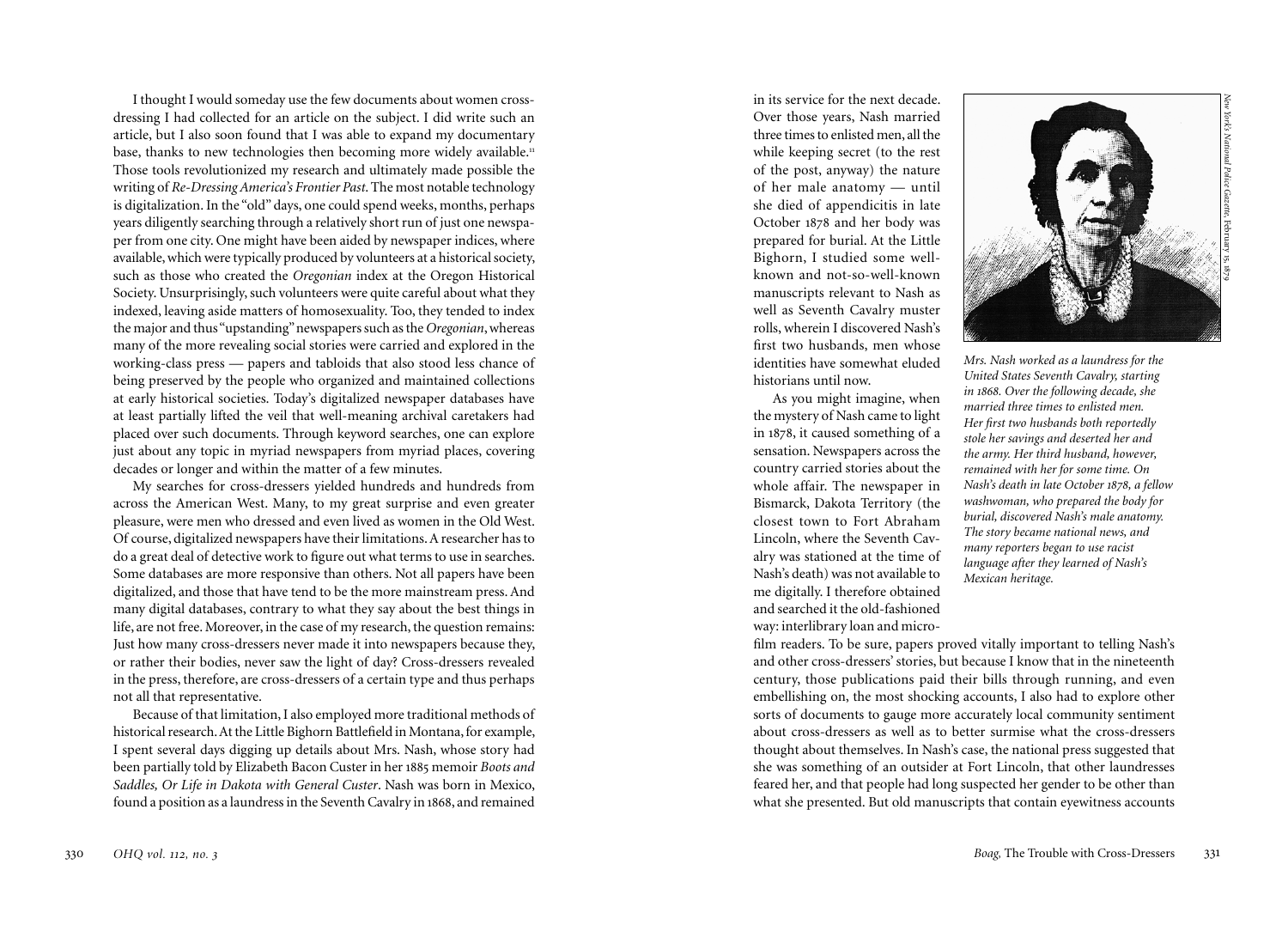

*Believing they had brought a daughter into the world, in the late fall of 1879, Samuel and Dony Martin named their new child Bertha. As Bertha grew into adulthood, however, she became a he, married, and eventually fathered several children. Convicted of horse stealing in Nebraska in 1900, Martin ended up at the state penitentiary, sent there as a man. A few months later, a cellmate who had become suspicious of Martin's physiology whispered his doubts to a guard. Authorities examined Martin and declared him a female, but were never quite convinced. Upset by Martin's ambiguity, the Nebraska governor commuted his sentence, declaring the state's charge "a sexual monstrosity, unfit for association with men or women."* 

— the writings of Elizabeth Bacon Custer and others as well as the *Bismarck Tribune*, which sent local reporters to cover the story — reveal a somewhat different story. They describe Nash as a highly respected member of the Fort Lincoln community, well integrated into daily life there, and accepted as a woman. Moreover, Seventh Cavalry people prized Nash for her culinary creations, depended on her decorating talents for post soirees, and relied on her skills as a midwife. Officers' wives, furthermore, took advantage of her for her ability to carefully launder delicate fabrics. How ever useful digitalized newspa pers are, the information they reveal is rather limited, as the case of Nash demonstrates.

As any forthcoming his torian can tell you, research involves a great deal of serendip ity. So it was with *Re-Dressing America's Frontier Past*. Before heading to Lincoln, Nebraska, in November 2008 to conduct more conventional research at the Nebraska State Historical Society, I armed myself with a number of newspaper refer ences to cases of Nebraska cross-dressers. I wanted to look at local papers (not yet avail -

able digitally) for more information. One afternoon, while searching for a particular cross-dresser, I chanced on another — Bert/Bertha Martin, a person I had not come across in my digitalized searches, showing again the limitations of that otherwise marvelous resource. Martin was born in 18 9 .<br>.

in Missouri. In 1900, authorities in Keya Paha County, Nebraska, arrested and convicted him on a charge of horse theft. Sent to prison as a man, a few months later, his cell-mate whispered his suspicions about Martin's sex to penitentiary guards. An exam promptly followed. When the results were in, embarrassed officials forced Martin to don women's apparel and shipped him over to the female side of the prison. This turned out to be much more than a simple matter of cross-dressing, as my subsequent research through incarceration records, census reports, and various other local newspapers revealed. While Martin's parents clearly thought him a female at birth and raised him as such, Martin later became a man, married, and even fathered several children. He likely had ambiguous genitalia. Various penitentiary documents make that apparent, and newspaper articles even alluded to it eventually. When intrepid reporters tracked down one of Martin's cousins in Long Pine, Nebraska, for example, she confirmed that although the family understood Martin to be a female as a child, during "her" younger years "she" also "had many attributes of a male person and other peculiar characteristics." 1 2

My favorite serendipitous moment involving digitalized sources came as I engaged in my hobby of family history. It all happened early one morning as I worked away, tracking down my family in databases available through Ancestry.com. My Boag ancestors migrated from Canada to Minnesota in about 18 0, later coming to the Pacific Northwest. My family is neither famed .<br>. nor fortuned, so to do its history requires that one turn over every stone. That morning, I chanced on a digitalized copy of a Meeker County, Min nesota, history published in 1877. Since the Boags lived in Meeker County at the time of that history's publication, I thought perhaps they had made it into the volume. They did not.

But someone else did. One of the cross-dressers I had been tracing in my research was a female-to-male figure who had been born Lucy Ann Lobdell in about 18 9 in upstate New York. Lobdell made a living as a hunter and 2 trapper and, after transforming into a man in about 1855, headed west to Minnesota Territory and plied his backcountry trades there. Lobdell is one of the better known nineteenth-century female-to-male persons. Partly this is due to the fact that he lived out his last days in New York's Willard Asylum for the Insane. A medical doctor there examined him and wrote about his case for a well-known journal. That study is now recognized as one of the earliest of its types in North America. Because Lobdell's life has left a number of important documents, historians of sexuality and gender have occasion ally written about him. But nowhere before my discovery had I ever seen information about Lobdell's time in Minnesota Territory. Of all the places in Minnesota he could have gone, of all the local histories that could have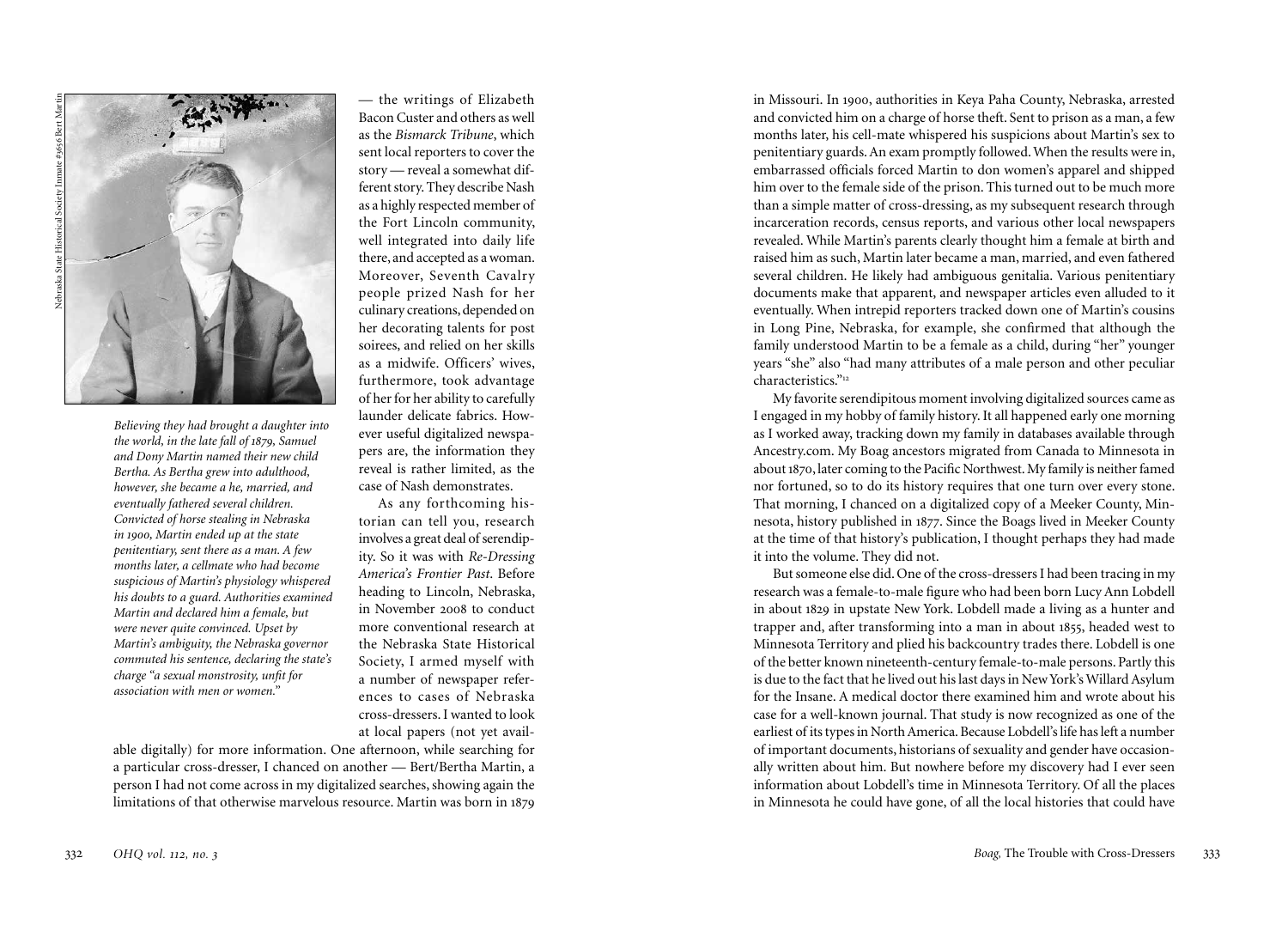made it into digitalized format, of all the places my Boag family might have settled, everything aligned at the particular moment when I casually came across *A Random Historical Sketch of Meeker County, Minnesota*; it devotes an entire chapter to Lobdell. He had been there in the mid 18 0s when, luckily 5 for me but not for him, he had a wardrobe malfunction that revealed him to have a body of a woman. Since my "discovery," other sources citing this county history and additional important sources on Lobdell have appeared on the internet. 1 3

EVEN THOUGH HISTORIANS in recent years have markedly compli cated women's and gender history of the American West, very little of the literature they have produced has examined issues of sexual and gender identity among the region's female-to-male cross-dressers. 1 Other than the 4 example of Nash, male-to-female cross-dressers have also largely escaped the attention of western historians. 1 Anthropologists, on the other hand, 5 have created an extensive and analytically sophisticated literature about the cross-gendered practices of both male and female Native Americans in the West. 1 The lack of attention to western cross-dressers who were not Native 6 Americans, whether female-to-male or especially male-to-female, may have to do with the difficulties historians have faced uncovering evidence for their existence. Still, as I began to organize my research for *Re-Dressing America's Frontier Past*, I wondered how it could be that anthropologists had found ample evidence in old documents about western Native American crossgendered practices and people, but historians (until now) have not been able to do the same for Euro-Americans. I also puzzled over the related and much larger question: How could it be that hundreds and hundreds of Euro-American female-to-male and male-to-female people existed and had their stories (whether accurately or otherwise) told, discussed, and editorialized at great length in the most public of public sources (newspapers), but these same people and all that they meant and stood for have been forgotten in our memories of western and frontier past — so forgotten that historians professionally trained in advanced research methods have not known where to turn for evidence about them?

Responding to this troubling question became a major part of *Re-Dressing America's Frontier Past*. Fully one half of the book is dedicated to the argument that our forgetting can be related to two monumental events at the end of the nineteenth century. One was the so-called "closing" of the frontier. The other was the development of our modern gender and sexual system — that is, the creation of the categories of homosexual and heterosexual, the division of people into these categories, and the identification of cross-dressing with the former. These two events, I had long suspected, not only were contemporaneous but also were related. Cross-dressers allowed me to explore that relationship.

As my research revealed, many cross-dressers passed through or made their home in the American West during the nineteenth century. They were very much a part of everyday life, integrated into it in amazing ways. But at the end of the nineteenth century, cross-dressing in the western world, the American nation, and the American West increasingly came to be seen as a sign of sexual and gender deviance. At the end of the nineteenth century, the so-called "frontier" also seemed to be vanishing. A host of writers, historians, politicians, and other cultural arbiters drew attention to the phenomenon, noted its significance, and worried about what it meant for the future. In doing so, they transformed the history of the frontier into the central story of the American nation. As historian Frederick Jackson Turner put it in his breathtaking and influential 189 3 treatise "The Significance of the Frontier in American History":

The existence of an area of free land, its continuous recession, and the advance of American settlement westward, explain American development. . . . And now, four centuries from the discovery of America, at the end of a hundred years of life under the Constitution, the frontier has gone, and with its going has closed the first period of American history. 1 7

The sexual and gender deviance represented by cross-dressers, I explain in my book, could not be part of this fundamentally American story. Period writers, historians, mythmakers, and even sexologists undertook to eliminate the troublesome cross-dressers from America's origin story — that is, from its frontier and western past. Nevertheless, female-to-male cross-dressers have hardly been forgotten in western American history and myth. The Black Hills' Calamity Jane instantly comes to mind. But others among the fairly well-known are Idaho's Joe Monahan, California's Charley Parkhurst, and Colorado's various Mountain Charleys. Writers produced sensational newspaper articles and, in some cases, dime novels about such women dur ing their lives or immediately on their deaths, when their "true" physiologies were uncovered. Local and even national authors worked hard to transform those individuals into women respectable in both gender and sexuality. In part, they did so by borrowing from evolving western myth — particularly that which held that the frontier had been a primarily male place — stating as fact that any self-respecting woman who wanted to make it on her own in the historically male-dominated West could have done so only through disguising herself as a man. Voila. By fitting those women into the myth, heterosexuality and "normal" womanhood were secured. Subsequently, writ ers of popular books and scholarly articles and even producers of motion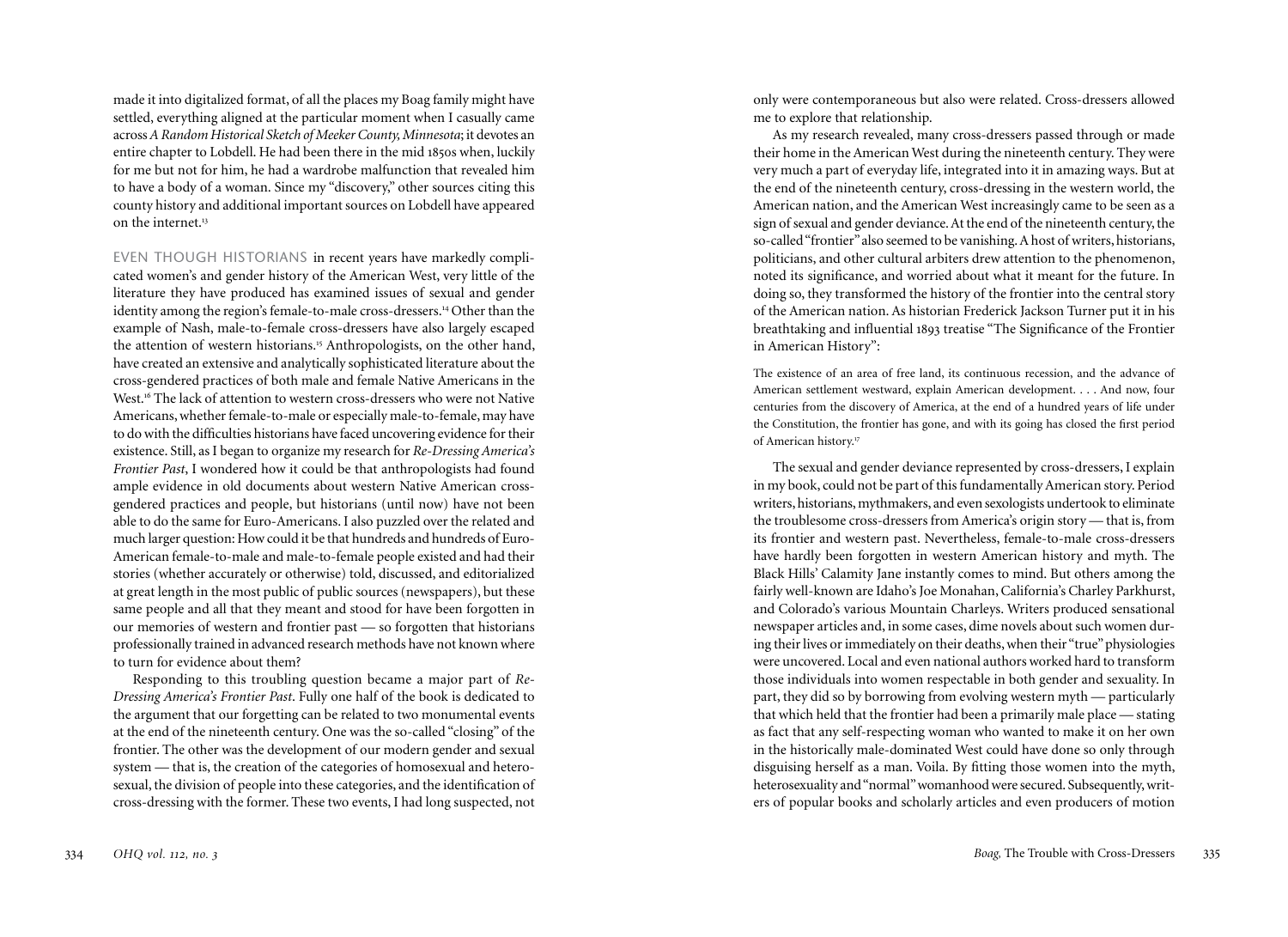

*Men who dressed as women have been all but obliterated from popular memory about the Old West. John Runk (1878 –1964), pictured here, was a photographer in Stillwater, Minnesota, and remained single his entire adult life. Because of his dedication to his craft, his interest in his surroundings, and possibly the time he had on his hands as an unattached person, he took thousands of photographs of Minnesota scenes and preserved countless historical images that others had made. He also created a series of images of himself in women's clothing, including this one, where he is shown at a sewing machine literally re-dressing what we think we know about the Trans-Mississippi West.*

pictures have uncritically accepted those sources, and thus have continued the tradition of heterosexualizing and gender-normalizing the cross-dressers when many of them evinced transgender identities and same-sex sexualities.

The effeminacy and apparent same-sex sexuality of western American male-to-female cross-dressers represented a more serious problem at the turn of the twentieth century: they ran diametrically counter to what the frontier and the American West were coming to symbolize. The western gender myths that could contain, explain, and rehabilitate female-to-male cross-dressers could not do the same in the case of male-to-females. There was no way to transform them into something respectable, so male-to-female cross-dressers had to be eliminated altogether. Creators of western and fron tier history and myth accomplished that erasure in a most fascinating way. As the myth of the West and frontier developed, those places were conceived of as both male and white spaces. The cast of characters who Turner, for example, identified as central to America's frontier past was composed of a succession of Euro-American men who headed west — explorers, hunters, traders, cattlemen, surveyors, and especially agrarians. He gave them credit for American development. Male-to-female cross-dressing and the various facets of effeminacy it represented became associated especially with non-Anglo races in late-nineteenth-century America. Stripping effeminacy and same-sex sexuality from Euro-Americans and placing them onto Asians, Mexicans, African Americans, and Indians removed the taint of sexual and gender transgressiveness from the Old West altogether, because in the socially dominant view of the era, such people were not part of the frontier process. This rendered America's frontier past not only a white male place and time, but also a heterosexual and "gender-normal" place and time as well.

The turn-of-the-twentieth-century projects that heterosexualized some western cross-dressers and eliminated others from the frontier also had a scientific counterpart. The incidents of sexual inversion appeared to grow and spread at the end of the nineteenth century, and that troubled American sexologists. They attributed that increase in part to modernity — to the startlingly novel effects of urbanization, industrialization, steam power, and electricity. Sexologists believed these weakened the nervous system, leav ing it open to infection by diseases such as sexual inversion. It only stood to reason that rural, frontier, and western America, places that had largely escaped modernization (in the eyes of sexologists and others at the time), were not thusly affected. George M. Beard (18 9 –188 3) argued that "those :<br>. who live out-doors and work with the muscle more than with the mind are not tormented with sexual desire to the same degree or in the same way as the hysterical, the sensitive, the nervous — those who live in-doors and use mind much and muscle very little."<sup>18</sup>